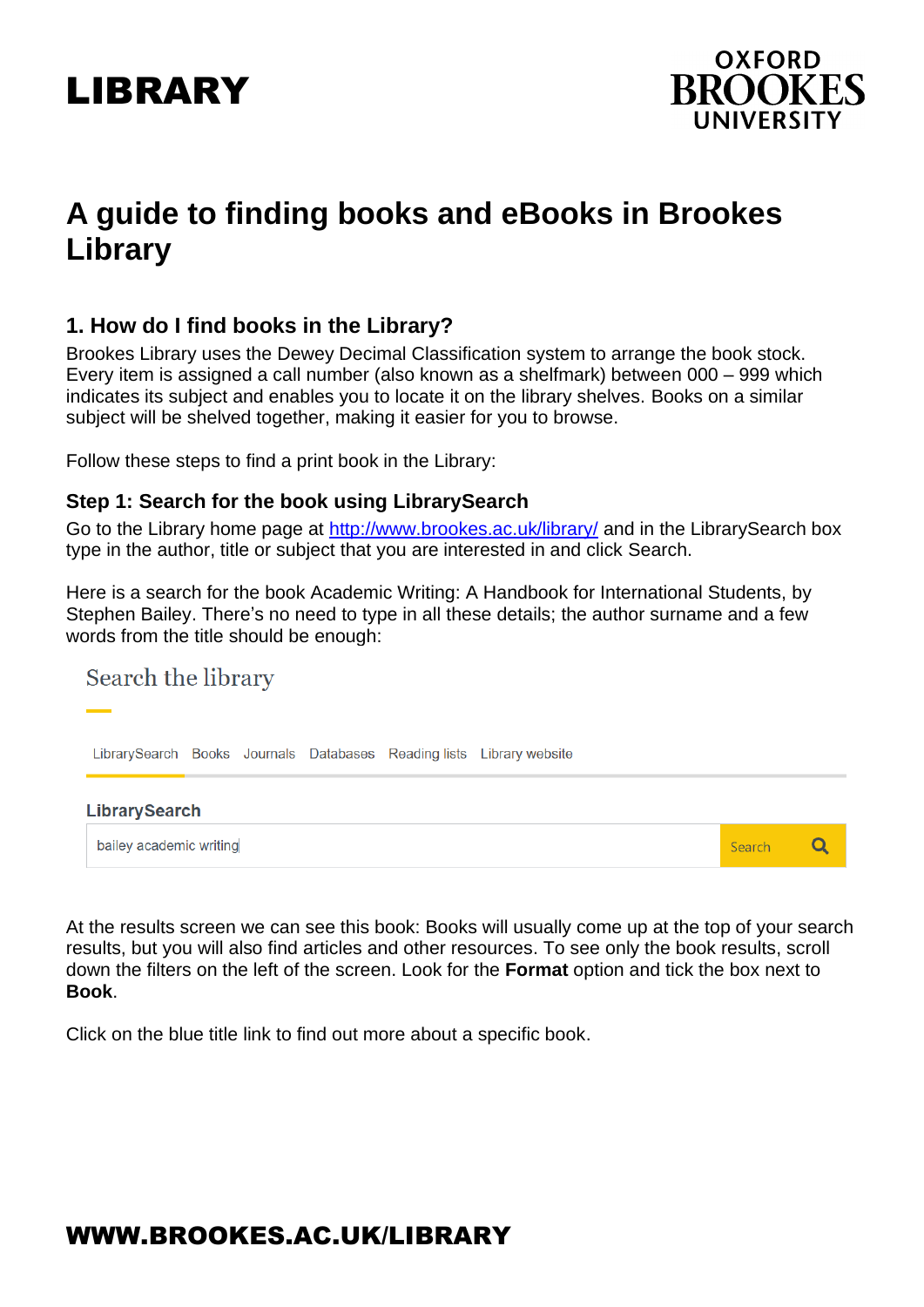

- 1. **View eBook**: Connect to the eBook (Brookes student number & password required).
- 2. **808.042 BAI**: This is the **Call Number** the code you need in order to find the book on the library shelves. The call number is made up of letters and numbers: The numbers indicate the subject. Books on academic writing are at 808.042 The letters usually refer to the author – BAI for Bailey See pages 3-4 of this guide for how to use the call number to find a book on the Library shelves.
- 3. **Place Hold**: If the book is on loan to another user or at one of our other libraries, you can put a hold on it. If it's on the shelves, it's quicker for you to go and get it yourself.
- 4. **Reading lists**: View reading lists that recommend this book.
- 5. **Cite and Save options**: You can copy the citation but always check Cite Them Right Online before putting it in your written work. Find out more from **3 tips for improving your referencing – and your marks!** at [https://www.brookes.ac.uk/library/resources](https://www.brookes.ac.uk/library/resources-and-services/course-resource-help/pathways-programmes#referencing)[and-services/course-resource-help/pathways-programmes#referencing](https://www.brookes.ac.uk/library/resources-and-services/course-resource-help/pathways-programmes#referencing)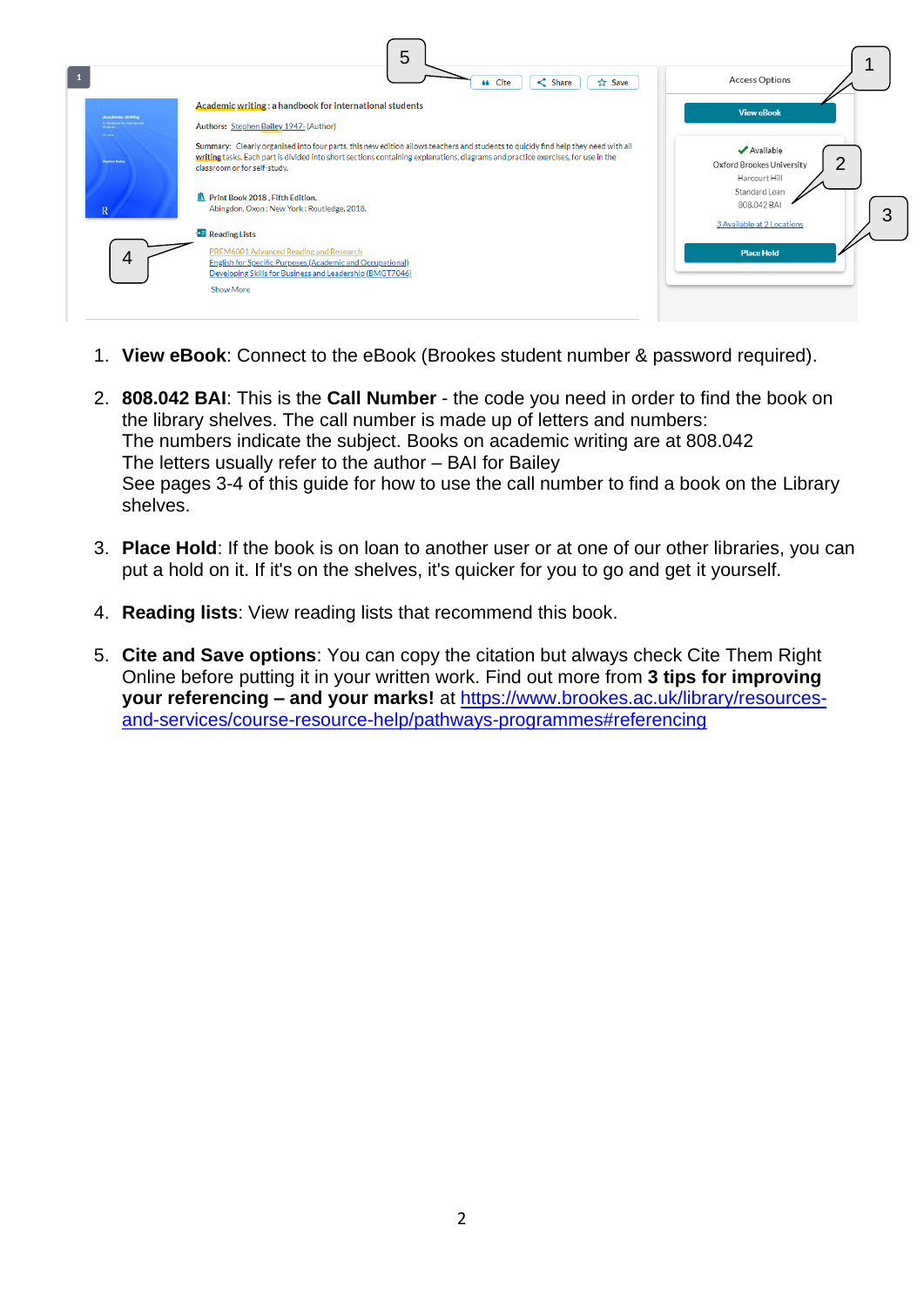#### **Step 2: Find out which section of the Library you need to go to.**

| Call numbers (shelfmarks) in the Headington Library |                  |                                                                      |
|-----------------------------------------------------|------------------|----------------------------------------------------------------------|
| Level                                               | Call             | <b>Subjects</b>                                                      |
|                                                     | numbers          |                                                                      |
| Level 2                                             | 000s             | Computing & publishing                                               |
|                                                     | <b>100s</b>      | Philosophy & psychology                                              |
|                                                     | 200s             | Religion                                                             |
|                                                     | 300s             | Social sciences                                                      |
|                                                     |                  | Includes sociology, anthropology, politics, economics, tourism, law, |
|                                                     |                  | health care services, criminology, education.                        |
|                                                     | 400s             | Languages                                                            |
| Level 3                                             | 500s             | <b>Natural sciences</b>                                              |
|                                                     |                  | Includes maths, chemistry, biology                                   |
|                                                     | 600s             | Technology                                                           |
|                                                     |                  | Includes medicine and health care, business, food science and        |
|                                                     |                  | nutrition, hospitality, construction.                                |
|                                                     | $700s$ to        | Fine Art and planning                                                |
|                                                     | 719 <sub>s</sub> |                                                                      |
| Level 4                                             | 720s             | The rest of the arts subjects and recreation                         |
|                                                     |                  | Includes architecture, painting, music, cinema, sport and leisure.   |
|                                                     | <b>800s</b>      | <b>Literature &amp; writing</b>                                      |
|                                                     | 900s             | Geography & history                                                  |

Call numbers in the Headington Library start at 0… on Level 2 and end at 9… on Level 4.

Looking at this list of call numbers, we can see that books with a call number starting **8…** are shelved on **Level 4**.

You can pick up a copy of the Headington Library floor plan leaflet from the Help Zone on Level 1 of the Library and there are also maps on the landing of each floor. These show us that when we get to **Level 4** of the library, we should go to **Zone D** to find the book with the call number **808.042 BAI**

# **HEADINGTON LIBRARY: LEVEL 4**

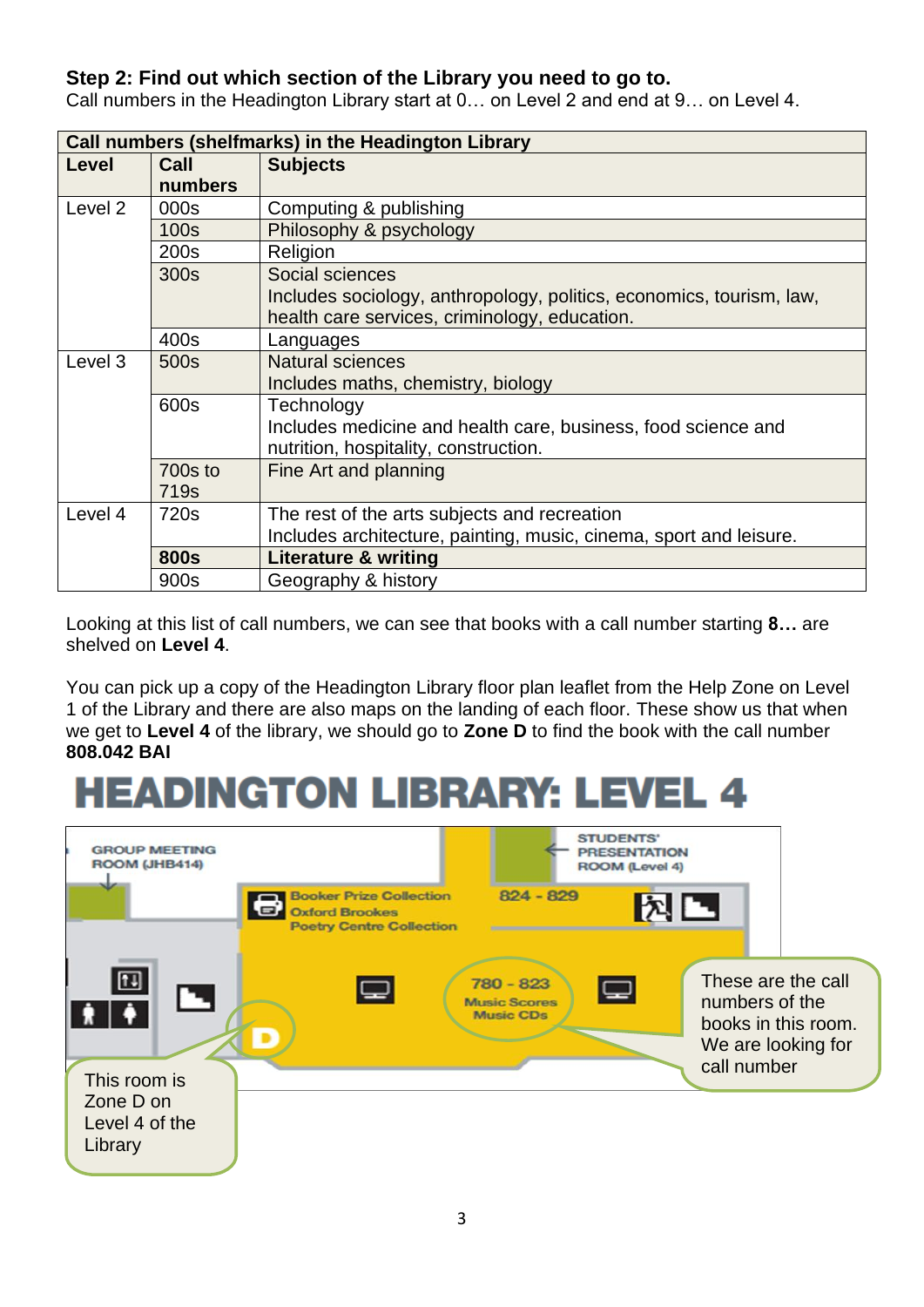### **Look along the library shelves to find the book**

**(1)** Look at the signs on the side of each shelving unit to see which call numbers are shelved there.

In our example, you'd need to go to Zone D on Level 4 and walk along looking at the signs at the ends of the shelves to find the section which covers the call number **808.042 BAI**